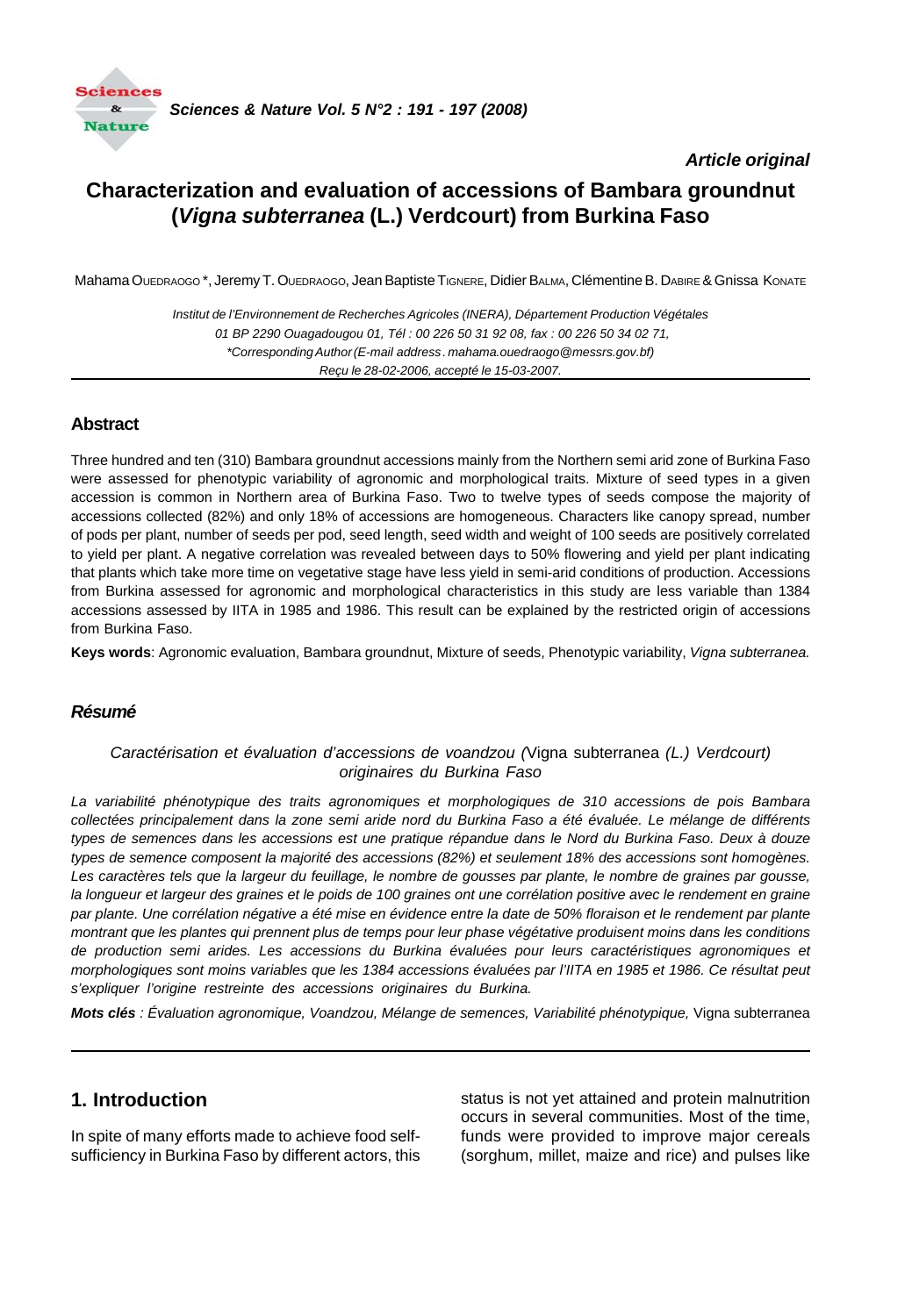groundnut and cowpea. Agriculture in Burkina Faso is little performing due to constraints such as low soil fertility, drought and insufficient agricultural inputs. More attention to improve the production and the productivity of grain legumes can help to reach food self-sufficiency and its use can allow overcoming protein malnutrition. Bambara groundnut known under common names like "voandzou" in French, "souma" in mooré, is the second economically important grain legume after cowpea (*Vigna unguiculata* (L.) Walpers) in Burkina Faso.

Bambara groundnut is known as a well adapted crop to harsher conditions (Heller *et al.*, 1997). Its seed is highly nutritious and chemical analyses showed that it contains 32.72% of total essential amino acids and 66.10% of total non-essential amino acids (Minka, Bruneteau, 2000; Amarteifio *et al.,* 2006). Lysine is the major essential amino acid and represents 10.3% of the total essential amino acid. Bambara groundnut is also a good source of leucine and contains a reasonable amount of phenylalanine, histidine and valine. Really, Bambara groundnut seeds are a completely balanced food (Rowland, 1993) making it a good supplement to Burkinabé diet mainly based on cereal (sorghum, maize and millet).

In drier parts of sub-saharan Africa, Bambara groundnut is mainly grown by female (Ntundu *et al.*, 2004) on a small scale, in pure culture without improved techniques. Research on Bambara groundnut has been very limited compared with investigation made on sorghum, millet, maize, peanut and cowpea (Drabo *et al.*, 1997). Main results on Bambara groundnut improvement in Burkina Faso were obtained in plant pathology (Sérémé, 1989; Sérémé *et al.*, 1991; Sérémé, 1992). There was no work on farming system, conservation techniques and plant breeding. Most of the previous germplasm collection of Bambara groundnut made in Burkina was lost. Improving cultural and storage techniques, pest and disease control and using potential genetic resource for plant breeding could increase production and productivity of Bambara groundnut (Evans, 1998). These observations justified the carrying out of an exploratory survey of farming system and a collecting of accessions from the provinces of Bam, Loroum, Soum and Yatenga. These activities are the first stage of a research program on the farming system and the reconstitution of Bambara groundnut genetic

resources. The objective of this study is to: (*i*) show the phenotypic variability of seed coat and eye colour and pattern of Bambara groundnut accessions and (*ii*) characterize and evaluate Bambara groundnut accessions for agronomic traits. Characterization and evaluation of Bambara groundnut accessions from Burkina Faso is an action which is included in an effort made by the National Institute for Environmental and Agricultural Researches (INERA) to conserve and use the genetic resources of this "neglected and underutilized" crop.

# **2. Material and methods**

The plant material consisted of 310 accessions. Three of them came from the collecting made in 1993 (Drabo *et al.*, 1997). The remaining accessions (307) were collected in 2004 from producers in the Northern area of Burkina Faso. 254 accessions (82%) are composed of two to twelve types of seeds according to the seed coat colour and pattern and only 18% of accessions are composed of one type of seed. The analysis of the variability of seed coat and eye colour and pattern was made according to the descriptors list of *V. subterranea* edited by the International Plant Genetic Resources Institute (IPGRI *et al.*, 2000). During the collecting of accessions in 2004, an exploratory survey was made with the objective to obtain basic data on farming system of Bambara groundnut in Burkina Faso.

Field characterization and evaluation of the accessions was done during the rainy season of 2004 at the National Institute for Environmental and Agricultural Research (INERA) research station, located at Kamboinsé (12 km North of Ouagadougou). Seeds were sown in a ploughed sandy soil on rows spaced 40 cm. Intra-rows spacing were 25 cm. Each row was 5 m long and each accession occupied one row (21 seeds per accession were sown per row) without replication. Seventeen characters were used to assess the variability of Bambara groundnut accessions: emergence of seed at 14 days after sowing (EMF), days to first flowering (FFL), days to 50% flowering (HFL), plant height (PHT, cm), canopy spread (SPR, cm), number of pods per plant (POD), number of seeds per pod (SPP), number of pods with 1 seed (N1S), number of pods with 2 seeds (N2S), pod length (PDL, mm), pod width (PDW, mm), yield per plant (YLD, g), shell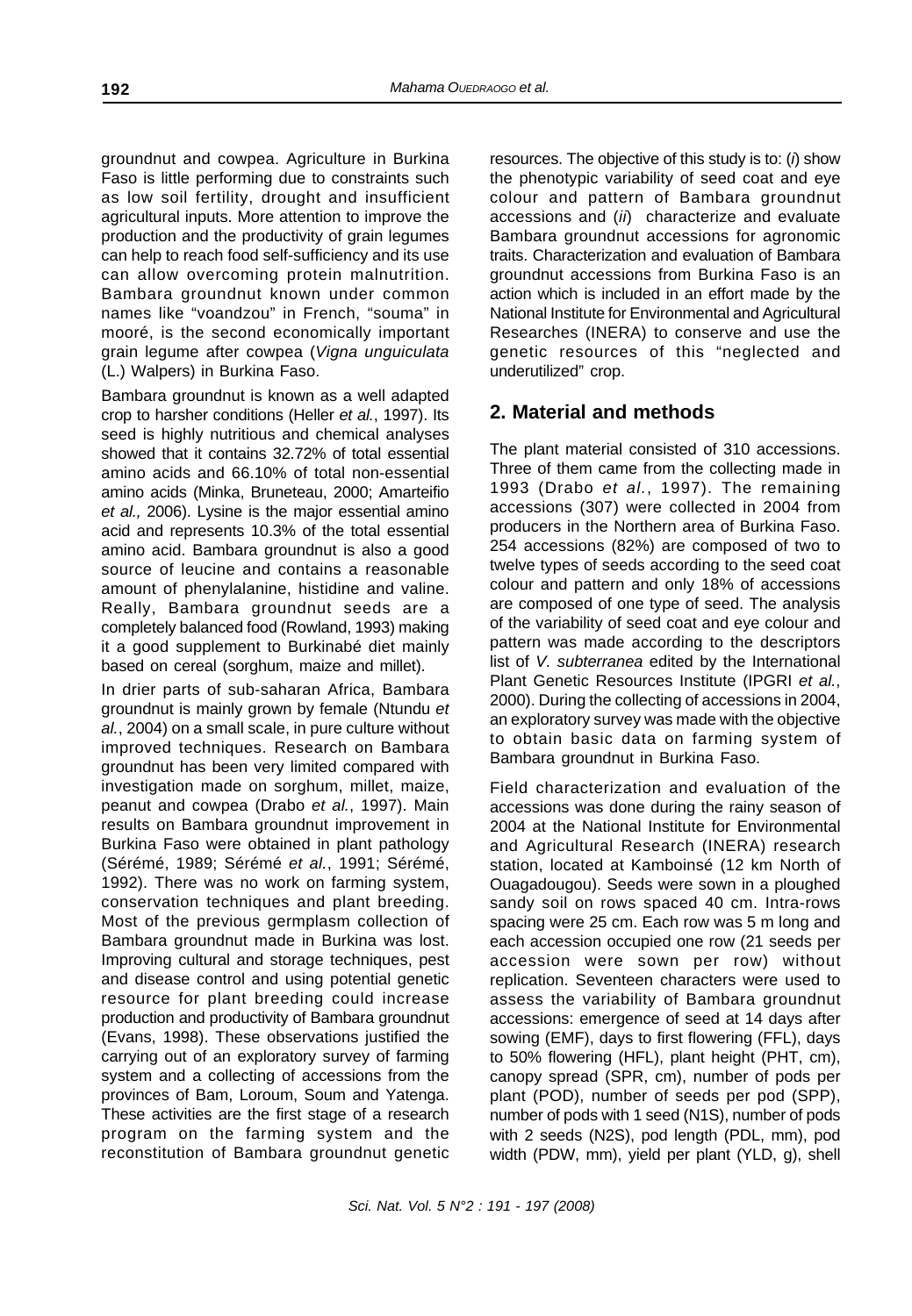percentage (SHP, %), yield per square meter (YMS, g/m2), seed length (SDL, mm), seed width (SDW, mm) and weight of 100 seeds (WHS, g).

The analysis of agronomic and morphological data from evaluation and characterization was made by correlation. Correlation coefficients and associated probabilities between pairs of characters were calculated using the statistical software MINITAB. The correlation matrix helps to determine characters that vary in the same or opposite directions. Positive and negative correlations were found between traits (Goli *et al.*, 1997). Correlations between pairs of characters are reliably significant when associated probabilities are less than  $a = 0.05$ 

### **3. Results**

Most of the entries had a high rate of emergence (average rate of emergence is 83%) and only 4% of the entries (13) didn't emerge at 14 days after sowing. Figure 1 illustrates the repartition of entries according to their rate of emergence.



**Figure 1:** Frequency distribution of percentage of emergence

All the entries (310) are characterized by their relative homogeneity in flowering. The period to first flowering ranged from 30 to 33 days after sowing (DAS) (Figure 2). All the entries flowered in an interval of ten days (32 DAS to 42 DAS). Figure 3 illustrates the frequency distribution of period from sowing to 50% flowering (See Table I p 13).



**Figure 2:** Frequency distribution of days from sowing to first flowering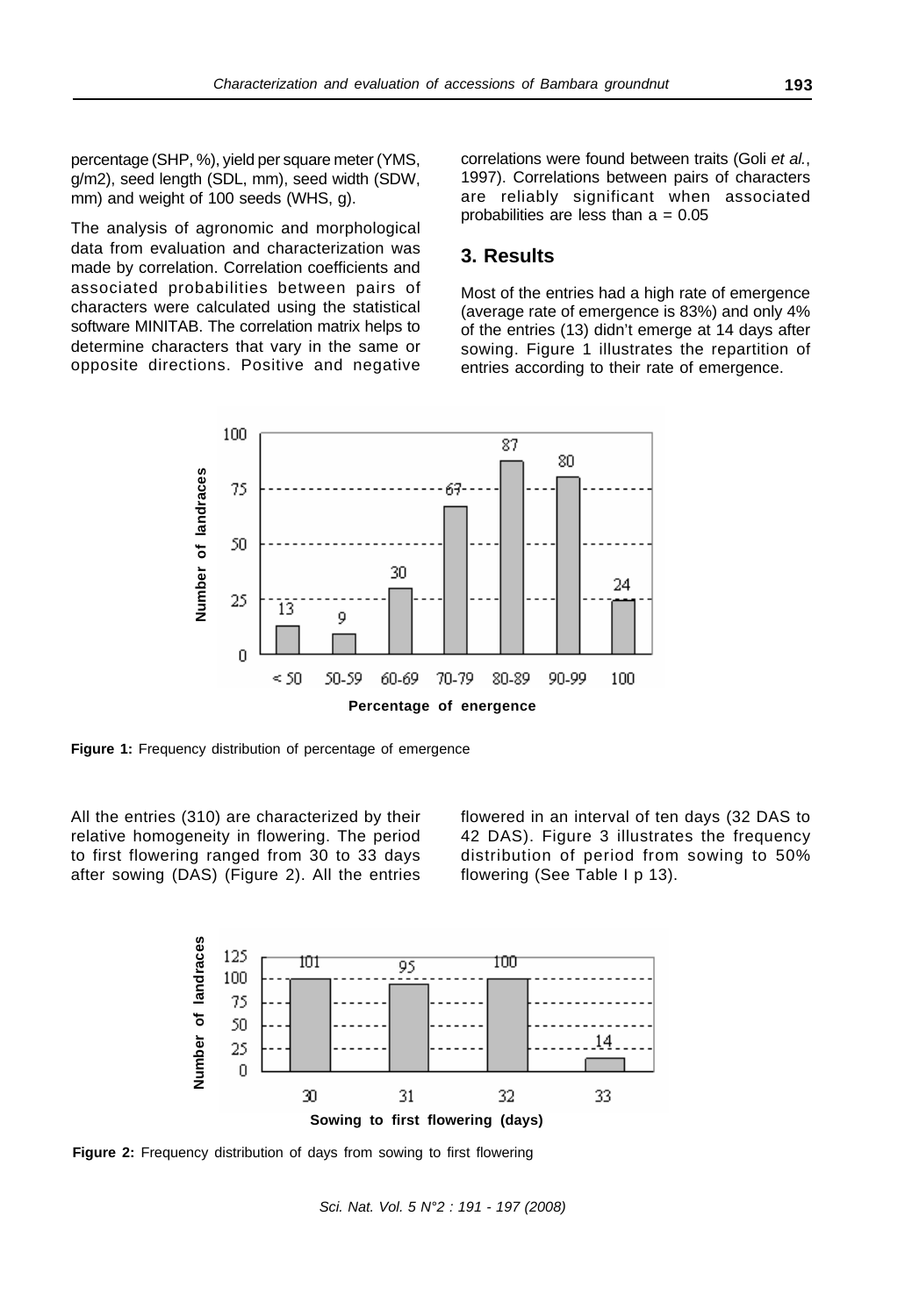

**Figure 3:** Frequency distribution of days from sowing to 50% flowering

The descriptive statistics of traits which were used to

characterize and evaluate entries are listed in table 1.

**Table 1.** Descriptive statistics during the characterization and evaluation of Bambara groundnut accessions from Burkina Faso

| <b>Character</b>                              | N   | Min.           | Mean | Max. | SD    | CV%   |
|-----------------------------------------------|-----|----------------|------|------|-------|-------|
| Emergence at fourteen days after sowing (EMF) | 310 | 19             | 80   | 100  | 14.16 | 17.60 |
| Days to first flowering (FFL)                 | 310 | 30             | 31   | 33   | 0.91  | 2.92  |
| Days to 50% flowering (HFL)                   | 310 | 32             | 33   | 42   | 0.98  | 2.93  |
| Plant height (PHT), (cm)                      | 310 | 17             | 21   | 27   | 1.71  | 7.95  |
| Canopy spread (SPR), (cm)                     | 310 | 31             | 40   | 50   | 3.67  | 9.15  |
| Number of pods per plant (POD)                | 310 | 4              | 24   | 50   | 6.59  | 27.68 |
| Number of seeds per pod (SPP)                 | 310 | 1              | 1.2  | 2    | 0.08  | 6.95  |
| Number of pods with 1 seed (N1S)              | 310 | 2.6            | 19.8 | 41.2 | 6.15  | 31.07 |
| Number of pods with 2 seeds (N2S)             | 310 | 0              | 4.0  | 13.9 | 1.80  | 45.10 |
| Pod length (PDL), (mm)                        | 310 | 10             | 19   | 24   | 1.38  | 7.08  |
| Pod width (PDW), (mm)                         | 310 | 8              | 10   | 15   | 0.77  | 7.43  |
| Yield per plant (YLD), (g)                    | 310 | 1.4            | 11   | 21   | 2.92  | 26.61 |
| Shell percentage (SHP), (%)                   | 310 | 15             | 23   | 68   | 5.22  | 22.36 |
| Yield per square meter (YMS), (g/m2)          | 310 | 11             | 83   | 144  | 26.01 | 31.18 |
| Seed length (SDL), (mm)                       | 310 | 9              | 11   | 14   | 0.69  | 6.04  |
| Seed width (SDW), (mm)                        | 310 | $\overline{7}$ | 9    | 11   | 0.52  | 5.72  |
| Weight of 100 seeds (WHS), (g)                | 310 | 30             | 45   | 71   | 5.56  | 12.41 |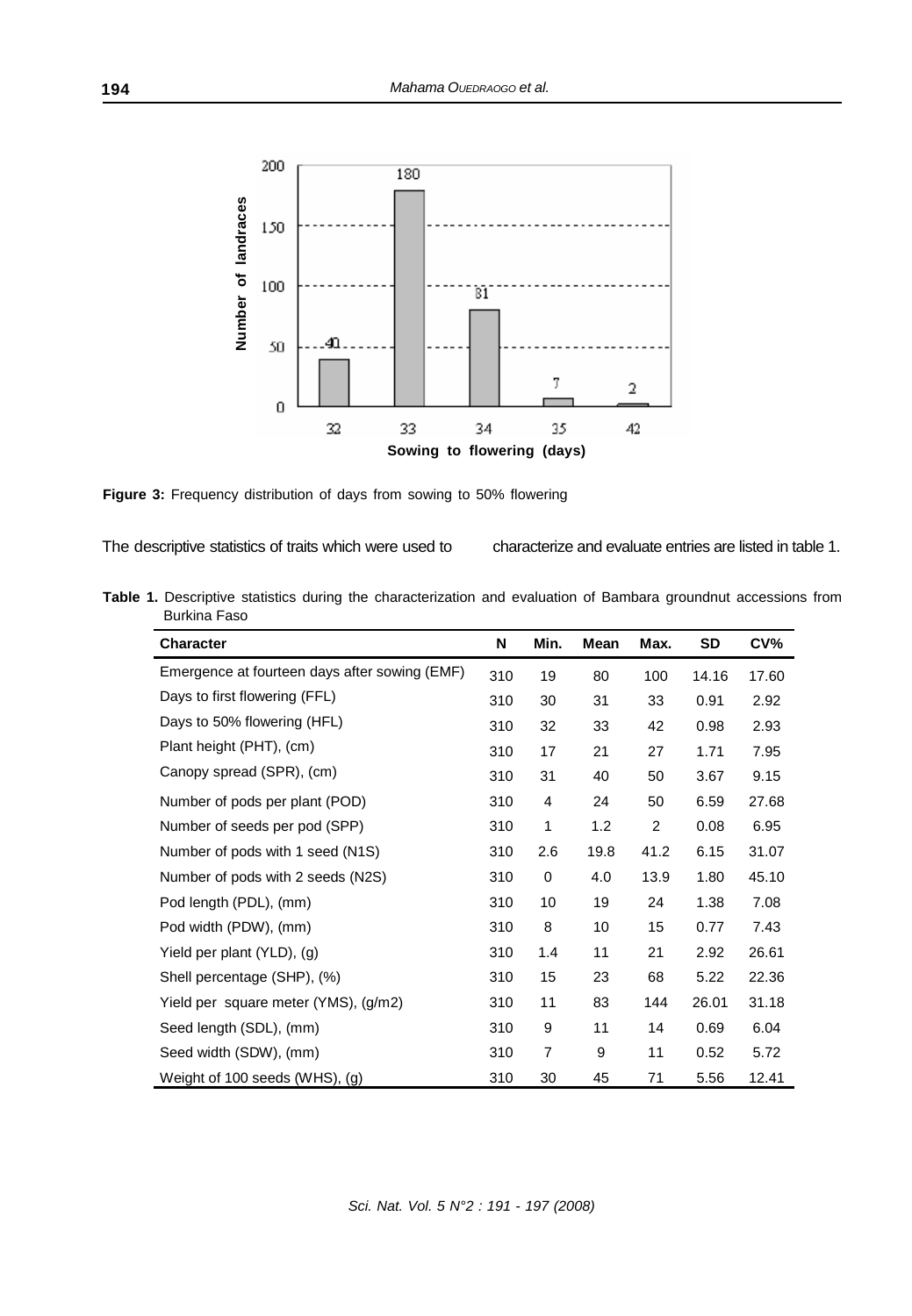The correlation matrix between pairs of characters is shown in table 2. Probability values (p) for individual hypothesis test of null correlation are located under their respective correlation coefficients (upper numbers). Knowledge in association of characters through an analysis of correlation coefficients and their associated probabilities is important in breeding.

| Table 2. Pearson correlation coefficients (upper numbers) followed by associated levels of probabilities (under numbers) |  |  |  |
|--------------------------------------------------------------------------------------------------------------------------|--|--|--|
|--------------------------------------------------------------------------------------------------------------------------|--|--|--|

| <b>FFL</b> | EMF<br>$-0.253$<br>0.000 | FFL                                      | <b>HFL</b>                     | PHT                                    | <b>SPR</b>     | POD                      | <b>SPP</b>                                                      | N1S            | N <sub>2</sub> S                                                                     | PDL            | PDW YLD        |                          | SHP            | SDL            | <b>SWL</b>     |
|------------|--------------------------|------------------------------------------|--------------------------------|----------------------------------------|----------------|--------------------------|-----------------------------------------------------------------|----------------|--------------------------------------------------------------------------------------|----------------|----------------|--------------------------|----------------|----------------|----------------|
| <b>HFL</b> | $-0.181$<br>0.001        | 0.229<br>0.000                           |                                |                                        |                |                          |                                                                 |                |                                                                                      |                |                |                          |                |                |                |
| PHT        | 0.862                    | $-0.010 - 0.160 0.001$<br>0.005          | 0.983                          |                                        |                |                          |                                                                 |                |                                                                                      |                |                |                          |                |                |                |
| <b>SPR</b> | 0.009<br>0.870           | 0.998                                    | $0.000 - 0.161$<br>0.005       | 0.229<br>0.000                         |                |                          |                                                                 |                |                                                                                      |                |                |                          |                |                |                |
| POD        | 0.237                    | $0.067 - 0.081 - 0.277 - 0.003$<br>0.157 |                                | $0.000 \quad 0.955$                    | 0.161<br>0.004 |                          |                                                                 |                |                                                                                      |                |                |                          |                |                |                |
| <b>SPP</b> | $-0.119$<br>0.036        | 0.041<br>0.470                           | 0.071<br>0.124                 | 0.132<br>0.020                         | 0.837          | $0.012 - 0.208$<br>0.000 |                                                                 |                |                                                                                      |                |                |                          |                |                |                |
| N1S        | 0.033                    |                                          | $0.107$ $0.000$ $0.465$        | $0.121 - 0.092 - 0.285 - 0.042$        | 0.135<br>0.017 |                          | $0.961 - 0.435$<br>$0.000 \quad 0.000$                          |                |                                                                                      |                |                |                          |                |                |                |
| N2S        | $-0.149$<br>0.009        | 0.672                                    | $0.024 - 0.047$<br>0.413       | 0.128<br>0.024                         | 0.137<br>0.016 | 0.376<br>0.000           | 0.714<br>0.000                                                  | 0.107<br>0.059 |                                                                                      |                |                |                          |                |                |                |
| <b>PDL</b> | $-0.003$<br>0.959        | 0.034                                    | $0.120 - 0.017 0.120$<br>0.770 | 0.035                                  | 0.281<br>0.000 |                          | $0.030 - 0.013$<br>0.593 0.816                                  | 0.027<br>0.635 | 0.038<br>0.500                                                                       |                |                |                          |                |                |                |
| <b>PDW</b> | $-0.015$<br>0.792        | 0.081<br>0.154                           | 0.045<br>0.434                 | 0.117<br>0.039                         | 0.000          |                          | $0.236 -0.079 -0.077 -0.056 -0.095$<br>$0.166$ $0.175$ $-0.056$ |                | 0.096                                                                                | 0.539<br>0.000 |                |                          |                |                |                |
| YLD        | 0.026<br>0.655           | 0.291                                    | $0.060 - 0.291$<br>0.000       | 0.026<br>0.648                         | 0.231<br>0.000 |                          | 0.852 -0.035 0.778<br>$0.000 \quad 0.542$                       | 0.000          | 0.463<br>0.000                                                                       | 0.194<br>0.001 | 0.092<br>0.107 |                          |                |                |                |
| <b>SHP</b> | $-0.047$<br>0.411        | 0.127<br>0.025                           |                                | $0.300 - 0.070$<br>$0.000 \quad 0.221$ |                | $0.009$ 0.002            | $0.148 - 0.172 - 0.047 - 0.157 - 0.087$                         | 0.408 0.006    | 0.124                                                                                | 0.189<br>0.001 | 0.000          | $0.218 - 0.199$<br>0.000 |                |                |                |
| <b>SDL</b> | 0.056<br>0.324           | 0.158<br>0.005                           | 0.028<br>0.620                 | 0.070<br>0.222                         | 0.215<br>0.000 |                          | $0.073 - 0.047 0.065$<br>0.199 0.414                            | 0.215          | 0.050<br>0.384                                                                       | 0.380<br>0.000 | 0.373<br>0.000 | 0.295<br>0.000           | 0.109<br>0.056 |                |                |
| <b>SWL</b> | 0.007<br>0.907           | 0.092<br>0.104                           | 0.734                          | $0.019 - 0.017$<br>0.760               | 0.155<br>0.006 |                          | $0.023 - 0.102 - 0.031$<br>0.684 0.072                          | 0.581          | $-0.014$<br>0.800                                                                    | 0.355<br>0.000 | 0.338<br>0.000 | 0.224<br>0.000           | 0.091<br>0.110 | 0.675<br>0.000 |                |
| <b>WHS</b> | 0.027<br>0.633           | 0.186<br>0.001                           | 0.013                          | 0.096<br>0.814 0.092                   |                |                          |                                                                 |                | $0.230 -0.054 -0.170 -0.010 -0.154 0.440$<br>$0.000$ $0.344$ $0.003$ $0.856$ $0.007$ | 0.000          | 0.491<br>0.000 | 0.257<br>0.000           | 0.187<br>0.001 | 0.529<br>0.000 | 0.524<br>0.000 |

### **4. Discussion**

The majority of entries (82%) which was characterized and evaluated was composed of two to twelve types of seed and only 18% of entries were homogeneous. The practice of mixed seeds is a farmer strategy to secure crop production where rainfall is low, soil is poor, and crop productions are difficult to control (Brink *et al.*, 2000). The cultivation of several genotypes in one field allows a minimum yield when biotic and abiotic conditions vary (Gallais, 1990). The Sahel area is characterized by low (350 –600 mm) and erratic (high intra- and inter annual variability) rainfall, high evaporation rates and very high temperature fluctuations.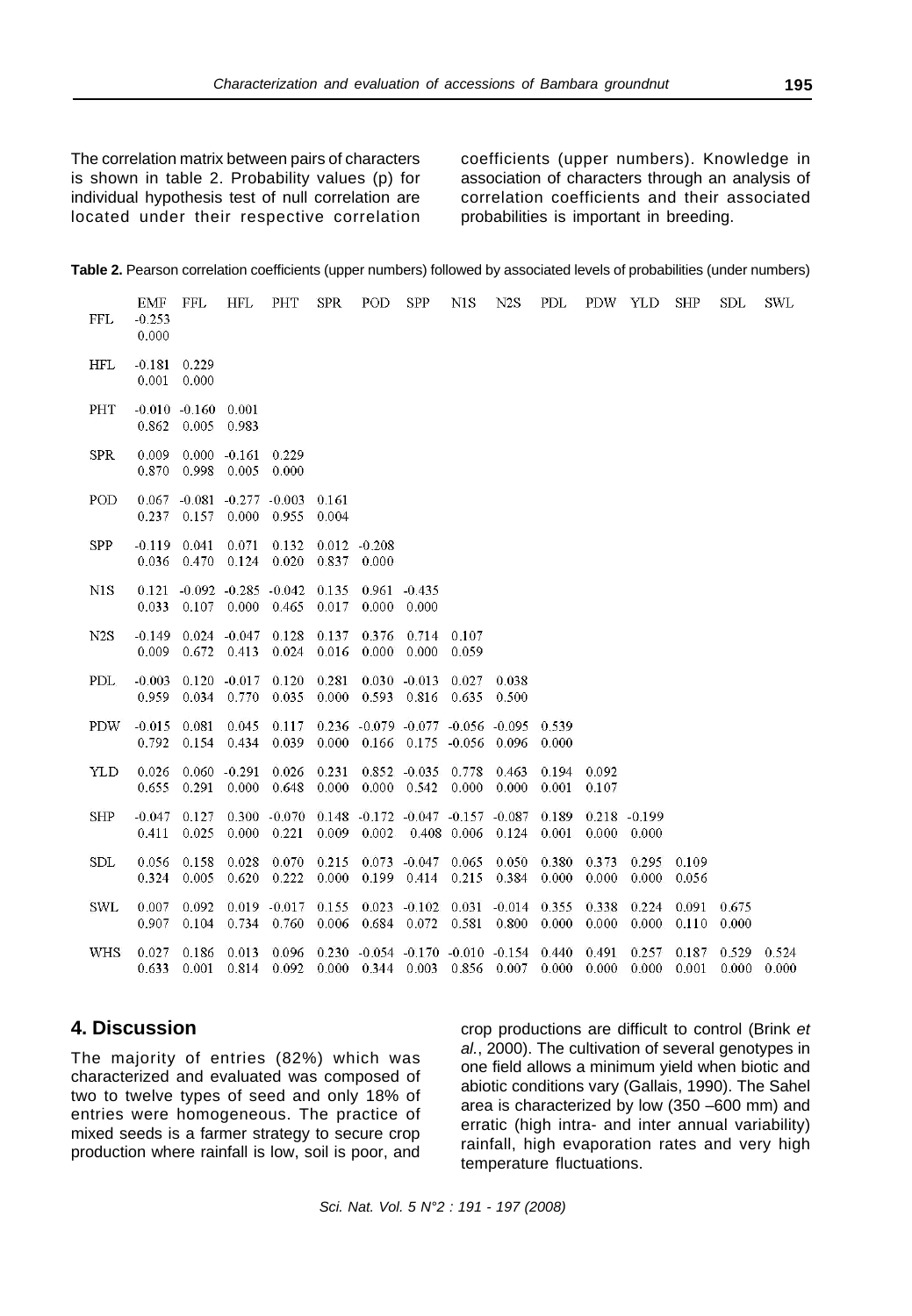The exploratory survey done during the collecting of accessions has shown that farmers name accessions mainly according to their colour and pattern of seed coat. Accessions, which have creamy to white seed coat colour, are most homogeneous due market demand. So, at the time of sowing and harvest, farmers avoid mixture on Bambara groundnut seeds which possess a white or creamy seed coat colour.

Farmers stated that their seed change from one year to another. Most of the time they take their seed for sowing from previous harvests. That can be explained of by the fact that (*i*) some genotypes are not fixed and there is a segregation in progeny (Karikari *et al.*, 1997) (*ii*) seed sown are mixed and as farming conditions (rainfall, temperature, humidity, soil texture, structure and fertility, etc.) of each year can favour one or some genotypes to the detriment of others, only favoured genotypes will produce more progenies. So, the composition of seed will change from year to year according to previous environmental conditions.

To assess the real extent of genetic diversity of the Bambara groundnut accessions of Burkina Faso, agronomic, physiological, biochemical and molecular evaluation and characterization must be done as morphological genetic markers are limited (Kumar, 1999; Santoni *et al.*, 2000). Nevertheless, agronomic evaluation and characterization are the first step in assessment of genetic diversity. Previous studies have shown that the choice of 15 to 20 agronomic characteristics is very useful to assess Bambara groundnut genetic diversity (Goli *et al.*, 1997; Sesay *et al.*, 2003).

Bambara groundnut accessions from Northern region of Burkina Faso are characterized by a high level of seedling emergence (mean of 83%). These accessions have a short vegetative phase and a mean of flowering period of 33 days. Fresh seeds from most of accessions can be eaten at 75 to 80 after sowing.

For a breeding program, yield per plant is a major character. The nature of its association with others characters is a useful guide. Characters like canopy spread (SPR), number of pods per plant (POD), number of seeds per pod (SPP), seed length (SDL), seed width (SDW) and weight of 100 seeds (WHS) are positively correlated to yield per plant (YLD). A negative correlation was revealed between days to 50% flowering (HFL) and yield per plant (YLD) indicating that plants with longer vegetative stage yield less in our semi-arid area. Most of our accessions come from the Sahelian zone.

Our results are less variable than those obtained by IITA in the characterization and evaluation of 1384 accessions in 1985 and 1986 (Goli *et al.*, 1997). These results can be explained by the fact that most of the accessions from Burkina Faso come from the semi arid zone (annual rainfall ranged between 350 mm and 600 mm) while those of IITA come from various countries where Bambara groundnut is grown. All the accessions from Burkina Faso have a number of days to maturity less than 90 days while in IITA's collection, accessions have a mean days to maturity equal to 128 days with a minimum of 90 days and a maximum of 165 days (Goli *et al.*, 1997). Considering the variation coefficient, Bambara groundnut accessions from Burkina Faso show high variability in number of pods per plant, shell percentage, weight of 100 seeds and seed weight per plant.

# **5. Conclusion**

Accessions of Bambara groundnut mainly collected from Northern Burkina Faso showed that there is a phenotypic diversity in seed coat and eye colour and pattern. It is well known that phenotypic variability is a non exhaustive representation of genetic diversity. Agronomic and morphological evaluations have provided more accurate estimation of genetic diversity, the raw material of plant breeding. Our aim is to increase yield for semi arid environment. According to the correlation matrix, we can focus our selection on high number of pods per plant (POD), canopy spread (SPR), pod length (PDL), seed length (SDL) and number of days to 50% flowering (HFL).

# **Acknowledgments**

We acknowledge the National Project for the Development of Agricultural Services funded by the World Bank (PNDSA II) and Dr BALMA Didier through the project CBDC for their financial support.

## **Literature cited**

AMARTEIFIO J.O., TIBE O. et NJOGU R.M., (2006). The mineral composition of bambara groundnut (Vigna subterranea (L) Verdc) grown in Southern Africa. *African Journal of Biotechnology* 5: 2408-2411.

BRINK M., SIBUGA K.P., TARIMO A.J.P., et